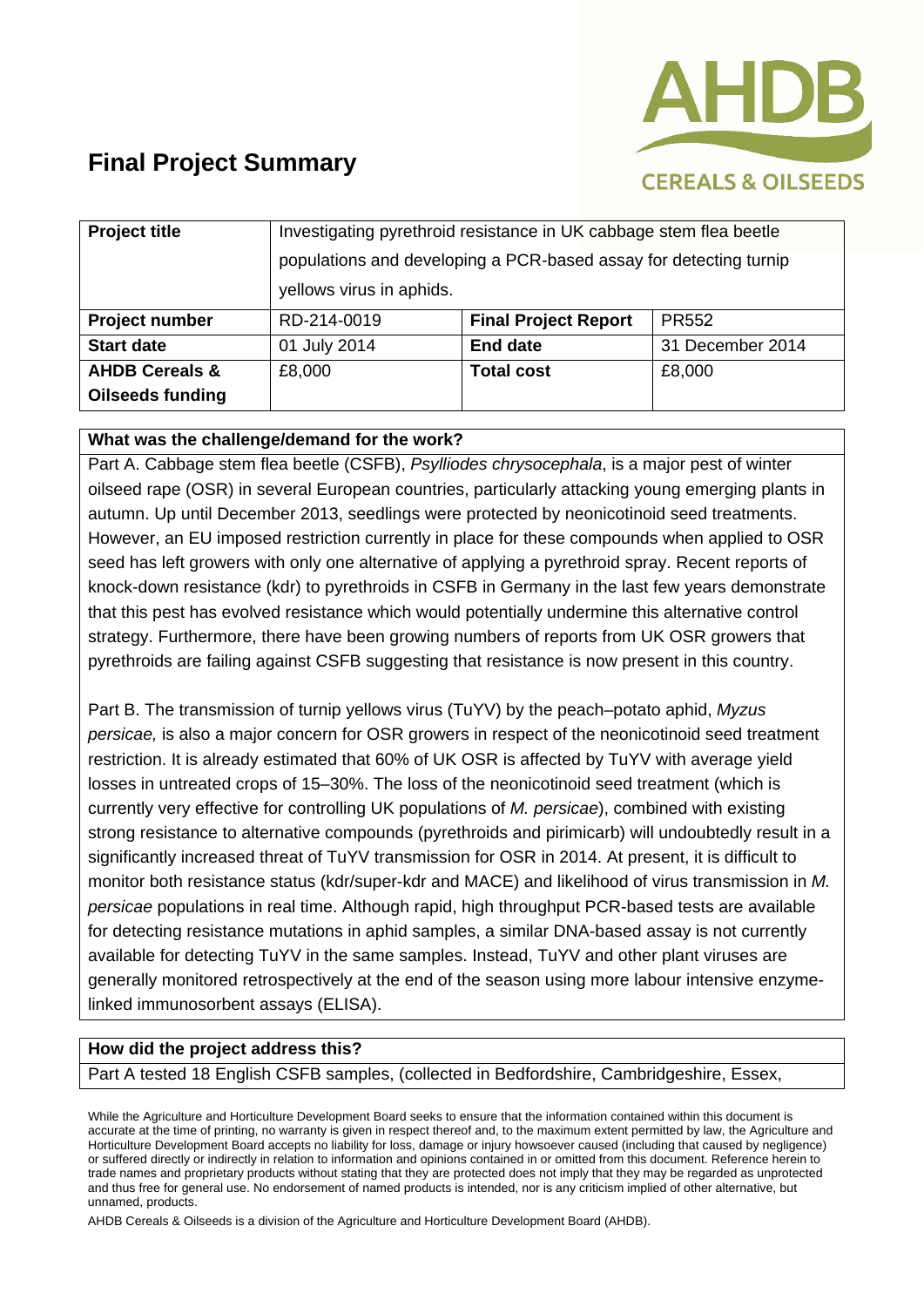

### **CEREALS & OILSEEDS**

Hertfordshire, Norfolk, Suffolk and Yorkshire) taken from oilseed rape in 2014 for the presence of the kdr mutation. These samples were also screened with lambda-cyhalothrin in bioassays to measure resistance levels.

Part B developed a rapid PCR-based diagnostic assay for TuYV that can be run alongside the insecticide resistance assays that gives a more complete 'real-time' picture of both resistance status and the virus transmission potential of *M. persicae* populations collected from OSR.

#### **What outputs has the project delivered?**

Part A

- A bioassay method was developed for quickly testing CSFB adults for resistance to pyrethroids.
- This was used to test the 18 English CSFB samples which were shown to contain mobile (resistant) beetles after exposure to doses equivalent to the field rate (7.5 g ai/ha) or above (10 g ai/ha) of lambda-cyhalothrin.
- This demonstrates widespread, strong resistance in this pest in this country in 2014 (figure 1).
- The kdr resistance mutation (L1014F), known to confer pyrethroid resistance in other pests, such as aphids and pollen beetles, was found, respectively, in the heterozygous and homozygous form in 17% and over 50% of the beetles tested.
- However, resistance in the bioassays did not compare well with kdr genotype, as some kdrsusceptible (SS) adults were scored as being fully mobile after being treated with 100% lambda-cyhalothrin.
- This suggested CSFB were carrying at least one other form of resistance, a hypothesis that was verified in bioassays pre-treating beetles with PBO (a synergist), which circumvents the presence of metabolic-based resistance.
- Further research is needed to identify this mechanism which could be based on the overexpression of a P450, as seen in pollen beetles.
- In the meantime, using kdr frequencies alone will not accurately describe pyrethroid resistance in CSFB in the UK and bioassays on live beetles will continue be needed to diagnose resistance phenotype in this pest.

While the Agriculture and Horticulture Development Board seeks to ensure that the information contained within this document is accurate at the time of printing, no warranty is given in respect thereof and, to the maximum extent permitted by law, the Agriculture and Horticulture Development Board accepts no liability for loss, damage or injury howsoever caused (including that caused by negligence) or suffered directly or indirectly in relation to information and opinions contained in or omitted from this document. Reference herein to trade names and proprietary products without stating that they are protected does not imply that they may be regarded as unprotected and thus free for general use. No endorsement of named products is intended, nor is any criticism implied of other alternative, but unnamed, products.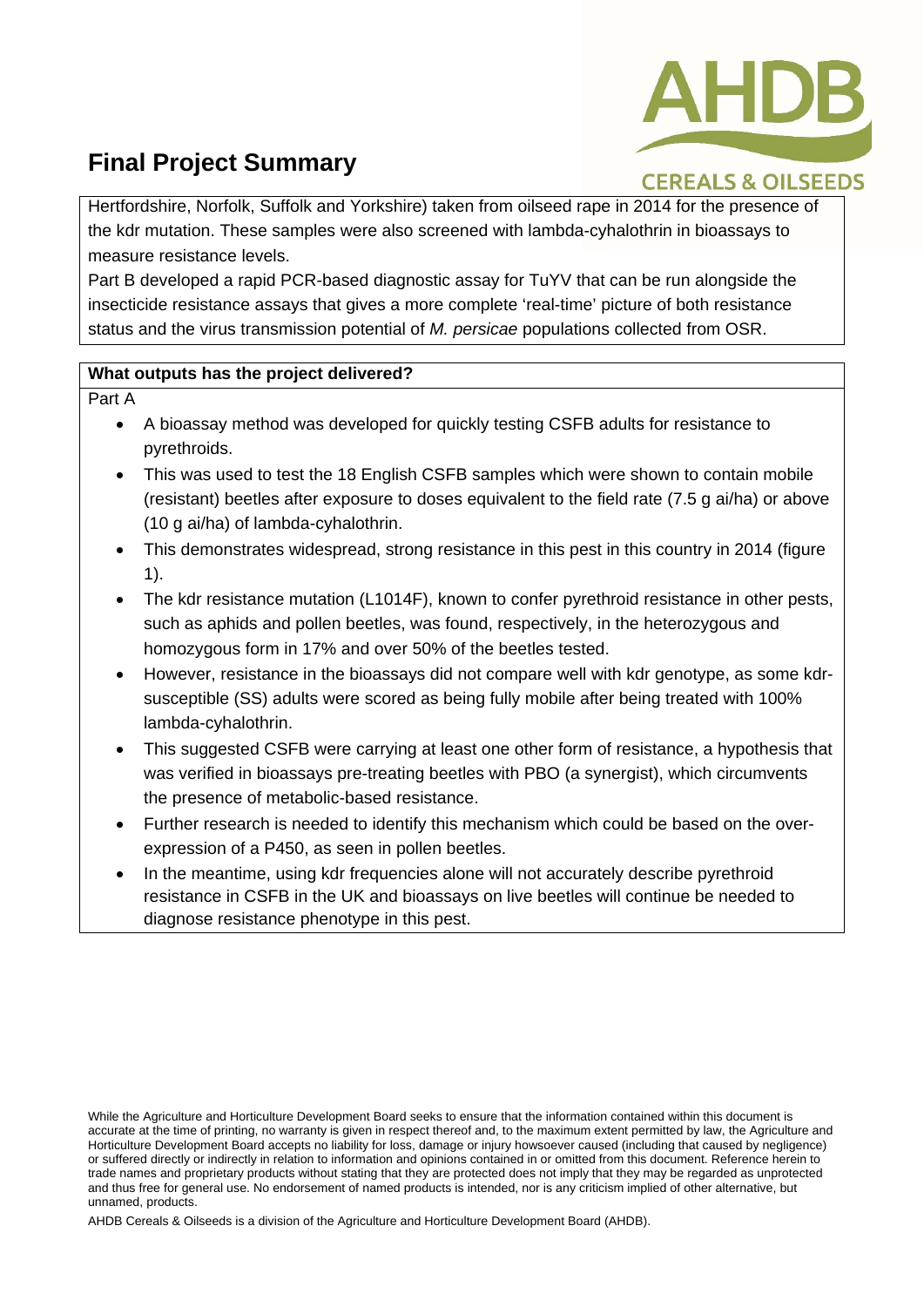



**Figure 1.** Origin of English cabbage flea samples containing mobile (resistant) & susceptible beetles when exposed to a dose equivalent to field rate in the lambda-cyhalothrin bioassays.

Part B

- We also developed a rapid PCR-based taqman assay for the detection of TuYV in individual *Myzus persicae*.
- The full assay protocol from collection of aphids through to scoring of the assay (for a plate of 96 samples) can be completed in 5 hours.
- Additionally, the same aphids can be simultaneously tested for a range of mutations (MACE, kdr/ super-kdr and nicR) that are known to confer resistance, respectively, to pirimicarb, pyrethroids and neonicotinoids in this species.
- A preliminary analysis of *M. persicae* samples collected from the Insect Survey suction traps at Kirton and Wellesbourne in June/July 2015 indicated high infection levels with TuYV, ranging between 70% (Wellesbourne) and 80% (Kirton).
- Oilseed rape growers and agronomists have been advised through a range of KT activities (presentations, press articles, Resistance Alerts; details are available in the Final Project Report) that control-busting pyrethroid resistance is present in CSFB in England.
- Growers have been advised not to use repeat applications of these compounds if they do not work initially as this will only exacerbate the situation by selecting for resistant beetles.

While the Agriculture and Horticulture Development Board seeks to ensure that the information contained within this document is accurate at the time of printing, no warranty is given in respect thereof and, to the maximum extent permitted by law, the Agriculture and Horticulture Development Board accepts no liability for loss, damage or injury howsoever caused (including that caused by negligence) or suffered directly or indirectly in relation to information and opinions contained in or omitted from this document. Reference herein to trade names and proprietary products without stating that they are protected does not imply that they may be regarded as unprotected and thus free for general use. No endorsement of named products is intended, nor is any criticism implied of other alternative, but unnamed, products.